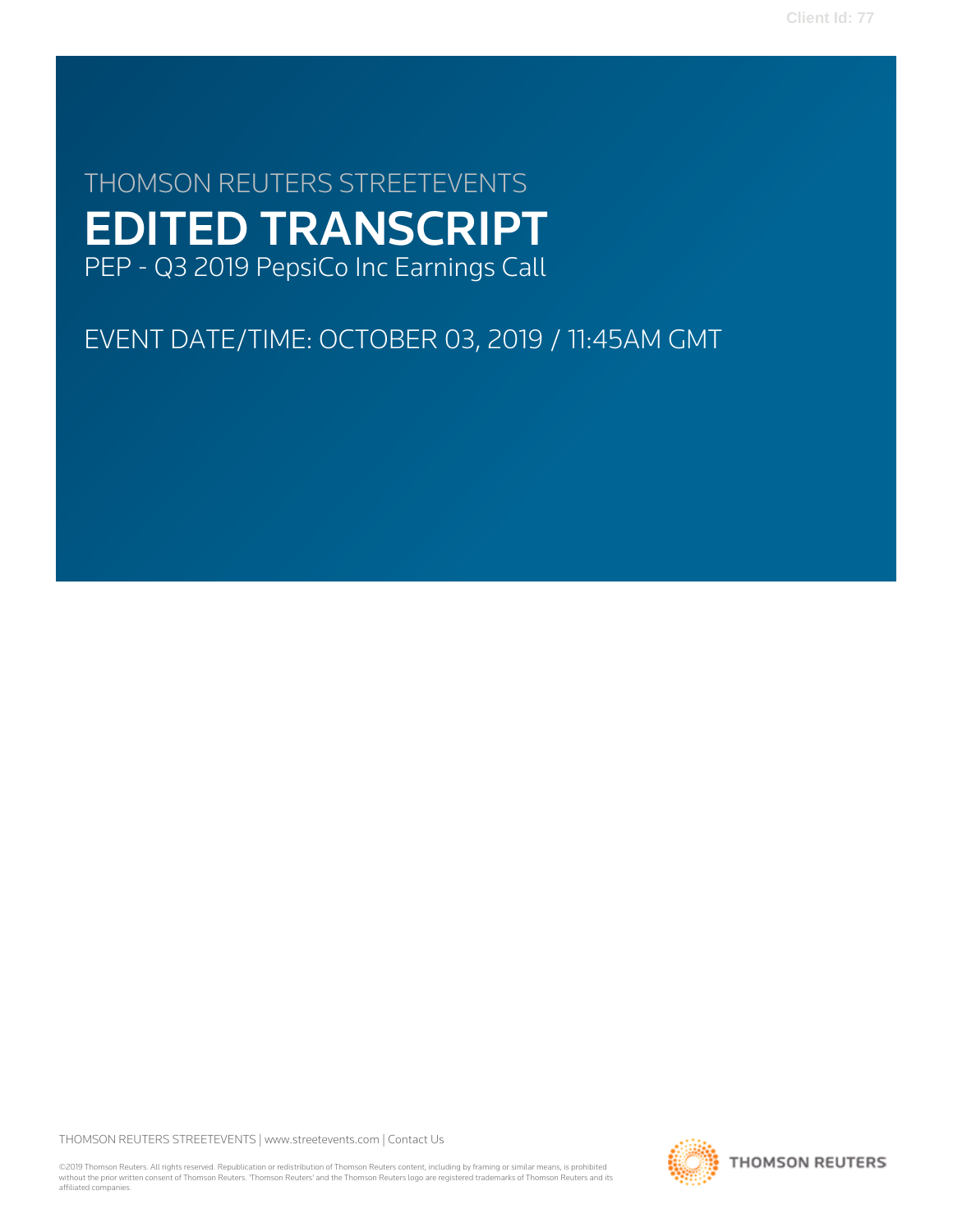## **CORPORATE PARTICIPANTS**

**[Hugh F. Johnston](#page-4-0)** PepsiCo, Inc. - Vice Chairman, Executive VP & CFO **[Ramon Luis Laguarta](#page-2-0)** PepsiCo, Inc. - Chairman & CEO **[Ravi Pamnani](#page-1-0)**

## **CONFERENCE CALL PARTICIPANTS**

**[Ali Dibadj](#page-5-0)** Sanford C. Bernstein & Co., LLC., Research Division - SVP and Senior Analyst **[Amit Sharma](#page-10-0)** BMO Capital Markets Equity Research - Analyst **[Andrea Faria Teixeira](#page-7-0)** JP Morgan Chase & Co, Research Division - MD **[Bonnie Lee Herzog](#page-8-0)** Wells Fargo Securities, LLC, Research Division - MD and Senior Beverage & Tobacco Analyst **[Bryan Douglass Spillane](#page-5-1)** BofA Merrill Lynch, Research Division - MD of Equity Research **[Caroline Shan Levy](#page-7-1)** Macquarie Research - Senior Analyst **[Dara Warren Mohsenian](#page-4-1)** Morgan Stanley, Research Division - MD **[Kevin Michael Grundy](#page-10-1)** Jefferies LLC, Research Division - Senior VP & Equity Analyst **[Laurent Daniel Grandet](#page-9-0)** Guggenheim Securities, LLC, Research Division - Senior Analyst and MD of the Consumer & Retail Team **[Robert Edward Ottenstein](#page-8-1)** Evercore ISI Institutional Equities, Research Division - Senior MD, Head of Global Beverages Research & Fundamental Research Analyst **[Vivien Nicole Azer](#page-6-0)** Cowen and Company, LLC, Research Division - MD & Senior Research Analyst **[William Bates Chappell](#page-11-0)** SunTrust Robinson Humphrey, Inc., Research Division - MD

## **PRESENTATION**

#### **Operator**

Good morning and welcome to PepsiCo's Third Quarter 2019 Earnings Conference Call. (Operator Instructions) Today's call is being recorded and will be archived at www.pepsico.com.

<span id="page-1-0"></span>It is now my pleasure to introduce Mr. Ravi Pamnani, Senior Vice President of Investor Relations. Mr. Pamnani, you may begin.

#### **Ravi Pamnani**

Thank you, operator, and good morning, everyone. I'm joined this morning by PepsiCo's Chairman and CEO, Ramon Laguarta; and PepsiCo's Vice Chairman and CFO, Hugh Johnston. We'll begin with some brief prepared comments from Ramon and Hugh, and then open up the call to your questions.

Before we begin, please take note of our cautionary statement. We will make forward-looking statements on today's call, including about our business plans and 2019 guidance. Forward-looking statements inherently involve risks and uncertainties and reflect our view as of today, and we are under no obligation to update.

When discussing our results, we refer to non-GAAP measures, which exclude certain items from reported results. Please refer to today's earnings release and 10-Q available on pepsico.com for definitions and reconciliations of non-GAAP measures and additional information regarding our results, including a discussion of factors that could cause actual results to materially differ from forward-looking statements.

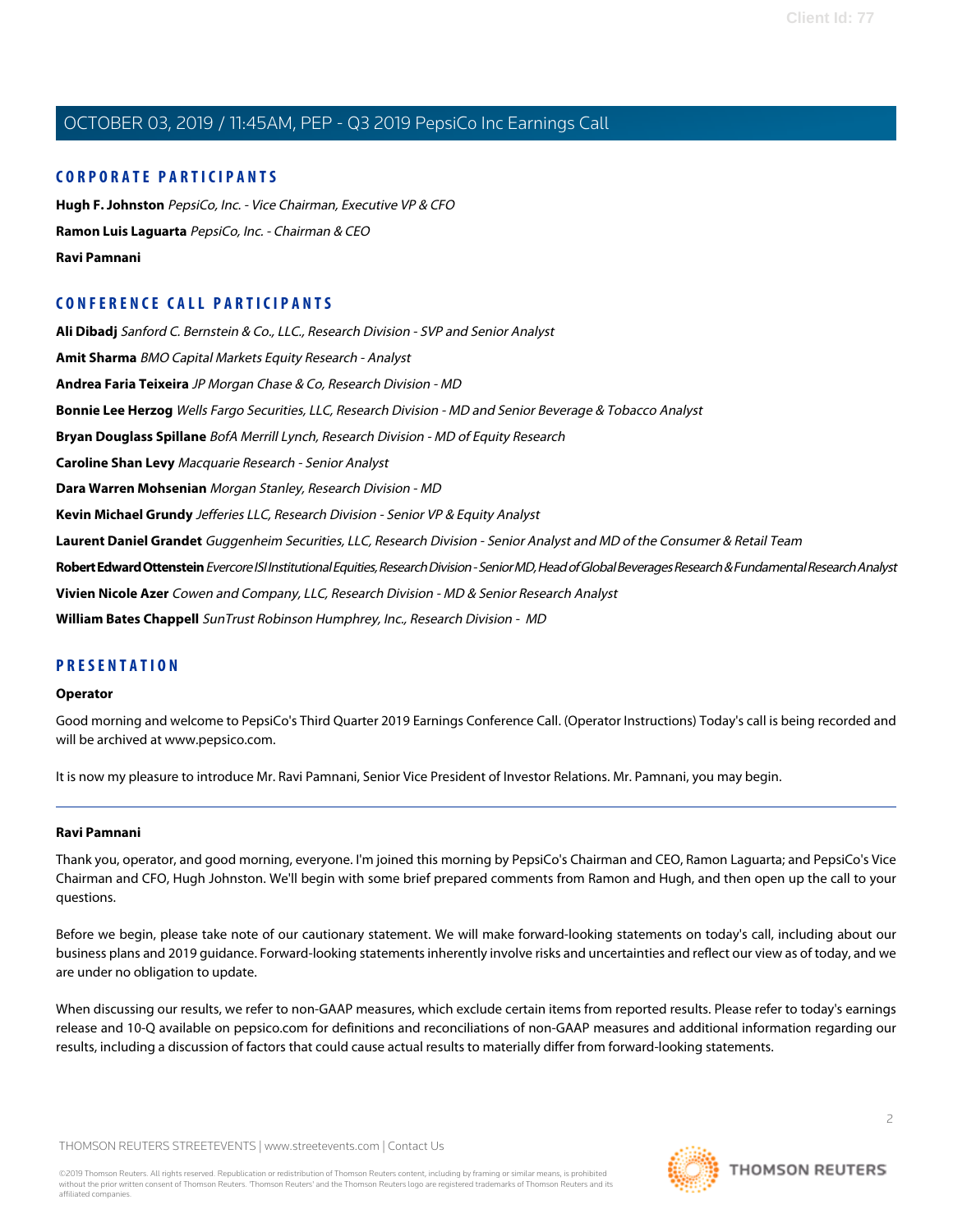And now it's my pleasure to introduce Ramon Laguarta.

#### <span id="page-2-0"></span>**Ramon Luis Laguarta** - PepsiCo, Inc. - Chairman & CEO

Thank you, Ravi. Good morning, everyone. Before we get to our results, I would like to congratulate Ravi on his recent appointment to Senior Vice President of Investor Relations. Ravi has been with PepsiCo Investor Relations since 2012 and most of you know Ravi very well. We're very pleased to have Ravi advance to lead the IR function. Jamie Caulfield was recently appointed CFO of Frito-Lay North America, and we're glad that he'll continue to play a very important role in PepsiCo's finance organization and in the Frito-Lay business.

Now moving on to the results. We're very pleased with our results for the third quarter and year-to-date. Our top priorities entering 2019 were to accelerate our full year rate of organic revenue growth and to position the business for sustained future growth, and we have good evidence that we've made solid progress on both fronts.

In the third quarter, organic revenue increased 4.3%, lapping very strong 4.9% organic revenue growth during the third quarter of last year. And year-to-date, our organic revenue growth stands at 4.6%, an acceleration from 3.4% a year ago. So given the strength of our year-to-date performance and the solid momentum we're seeing in the business, we now expect to meet or exceed our 4% organic revenue growth target for the full year.

Our strong performance in the third quarter was broad-based with organic revenue growth generated by each one of our divisions. Frito-Lay North America grew organic revenue 5.5%, driven by volume growth and net price realization. Importantly, the business is not only growing, but winning in the marketplace versus competition. In the quarter and year-to-date, Frito-Lay is growing value share in salty, savory and macro snack categories.

Investments we've made in innovation, marketing and consumer insights and manufacturing and go-to-market capacity are providing benefits across the brand portfolio with strong net revenue growth in our large mainstream brands like Doritos, Cheetos, Ruffles and Fritos and double-digit growth in our smaller premium brands, such as Bare and Off the Eaten Path. The breadth of our growth was also evident across every key retail channel with gains in grocery, mass, club, convenience, foodservice and e-commerce.

Turning to PepsiCo Beverages North America. We're very encouraged by the 3% organic revenue growth we generated in the quarter, driven by solid net price realization, the result of effective revenue management execution. Our third quarter growth accelerated sequentially from the second quarter and was on top of 2.5% organic revenue growth achieved in the third quarter of 2018.

The business is benefiting from improved local market focus and execution driven by our streamlined field structure, increased go-to-market capacity and significant stepped up advertising support and innovation.

We're especially pleased with the performance of Gatorade, which generated mid-single-digit net revenue growth and improved sequential market share performance. Innovation has played a big role in Gatorade's performance, led by Gatorade Zero, which has surpassed \$0.5 billion in retail sales since its launch in May of last year. And we recently launched Bolt24, a new functional beverage that supports athletes around the clock by providing advanced all-day hydration.

Other key parts of the business also continued to show progress. Trademark Pepsi posted its fifth consecutive quarter of net revenue growth. And bubly has continued to post very strong growth and is gaining share in the flavored sparkling water category aided by packaging and flavor innovation.

Other notable highlights include double-digit net revenue growth for LIFEWTR and Propel and high single-digit net revenue growth for Pure Leaf Tea and Starbucks.

Rounding out our North America performance, Quaker Foods delivered net revenue growth in the quarter propelled by our light snacks, Aunt Jemima syrup and mix, (inaudible) businesses. With our advertising and marketing having increased in the quarter and year-to-date, we remain focused on accelerating growth at Quaker Foods.

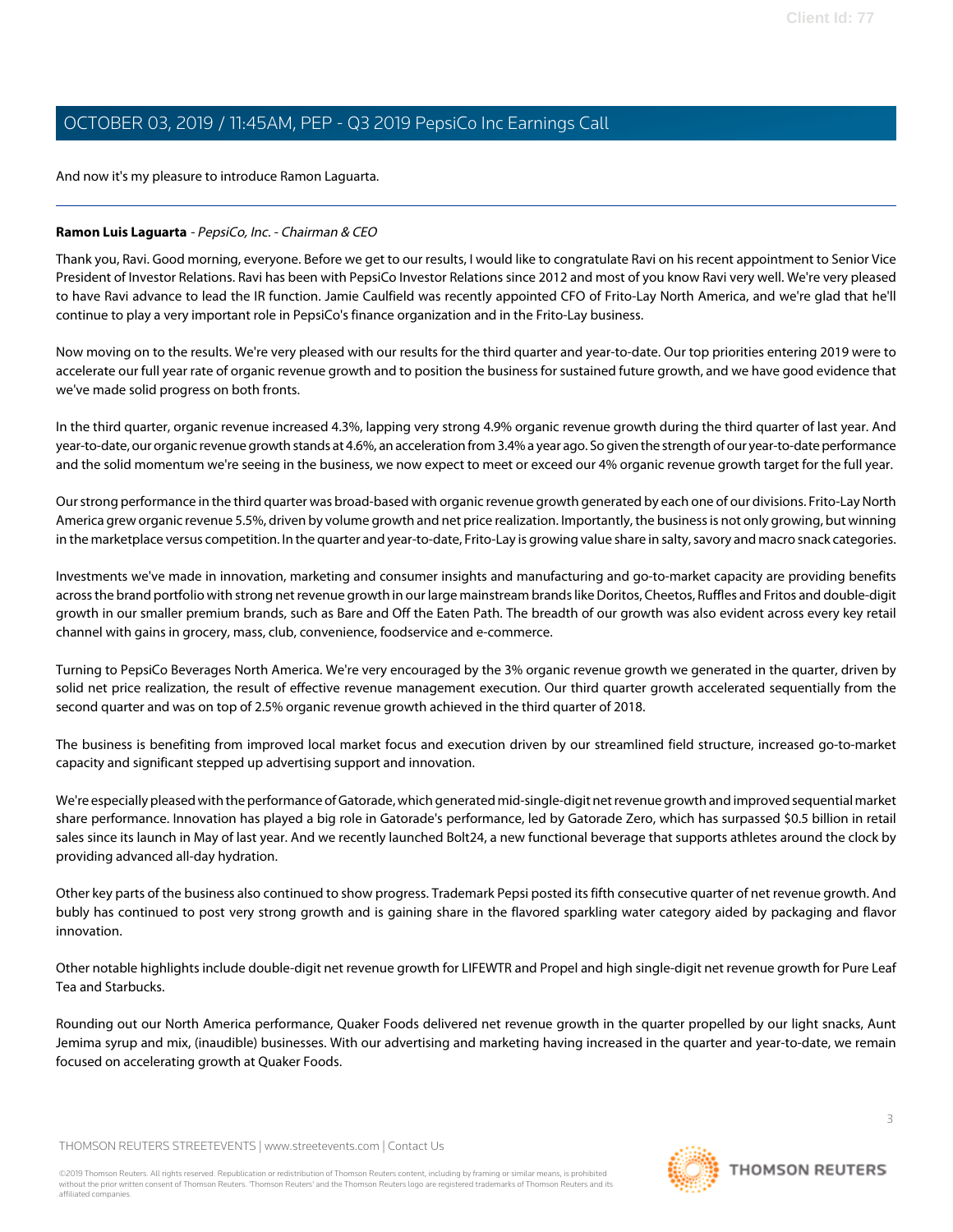Before we move on to international, I want to note the terrific work our supply chain and customer teams are doing in North America with our snacks and beverages businesses, receiving the 2 top ranking in the 2019 U.S. Advantage Survey for Food Multichannel Report. This is one of the annual surveys where retailers across multiple channels provide feedback on how suppliers are performing with respect to strategy, people, category development, marketing, supply chain, customer service and e-commerce.

Moving beyond North America. Each of our international divisions delivered solid organic revenue growth in the third quarter despite ongoing macroeconomic volatility in certain markets. Notably, organic revenue in our developing and emerging markets increased 7%. This included double-digit growth in Mexico, Saudi Arabia, China, Turkey and Pakistan and high single-digit growth in India, Egypt, Poland and Colombia.

Our international results reflect the benefits of our increased investments as we continue to leverage our global capabilities to drive higher per-capita consumption and improved market share, while executing in locally relevant ways. PepsiCo's performance today gives us confidence that the strategy we laid out in February to become faster, stronger and better is working. Importantly, we're balancing our investments to both drive results in the short term and position our business for sustained long-term performance.

Becoming faster is about winning in the marketplace, being more consumer-centric and accelerated investment for top line growth. For example, we've increased our investment in advertising and marketing by 12% year-to-date. This investment spans across many of our big brands and geographies as well as support for innovation and emerging brands, which we will continue to develop over time.

We're invested to increase the capacity and reach of our go-to-market systems with substantial investments in new routes, merchandising racks and coolers, and we're investing in additional manufacturing capacity to remove bottlenecks and expand growth capacity for our brands. These includes investments in new plants, new lines and added distribution infrastructure.

Becoming stronger is about transforming our capabilities, cost and culture by operating as One PepsiCo, leveraging technology and winning globally and locally. For example, we're making significant investments in capabilities like data analytics and systems to digitalize the company to achieve precision at scale, which is to execute in every store with precisely the right products at the right price. To do so, we're capturing and analyzing more granular consumer level data to build true consumer intimacy, that is understanding the consumer in a much more personal way, to move from thinking of consumers in groups of millions, to understand in depth the household or individual level by leveraging robust data from multiple sources. Using this information, we're increasingly structuring personalized communication and satisfying demand at the store level.

We also continue to strengthen our omnichannel capabilities, particularly in e-commerce where our retail sales are expected to be nearly \$2 billion in 2019. We're building on this success by investing further in our go-to-market and supply chain systems to capitalize on more opportunities in today's dynamic retail environment. And we're elevating our talent and fostering a culture where employees act like owners with a greater sense of empowerment and accountability. To fund these investments in capability and culture, we're driving efficiency throughout the enterprise, and we remain on track to deliver our target of \$1 billion in annual productivity savings in 2019.

And finally, becoming better reflects our aspiration to integrate purpose into our business strategy and brands. With this in mind, we're embracing a set of focused initiatives to help build a more sustainable food system, and I'd like to spend a little extra time this morning to share with you what we're focusing on.

First is advancing environmental, social and economic benefits to farmers and communities by promoting more sustainable agriculture. Through our sustainable farming program in 2018, we achieved a key milestone with over half our farmer-sourced agricultural raw materials, like potatoes, whole corn or (inaudible) verified as sustainably sourced. Our aim is to reach 100% by the end of 2020.

Second is improving water stewardship across our businesses and in the regions where we operate. We're striving to improve water use efficiency and aiming to replenish 100% of the water we consume for manufacturing in high water risk areas by 2025.

Third is delivering our vision of a world where plastic packaging need never become waste. We recently unveiled a new target to reduce 35% of virgin plastic content across our beverage brands by 2025, driven by increased use of recycled content and alternative packaging materials.

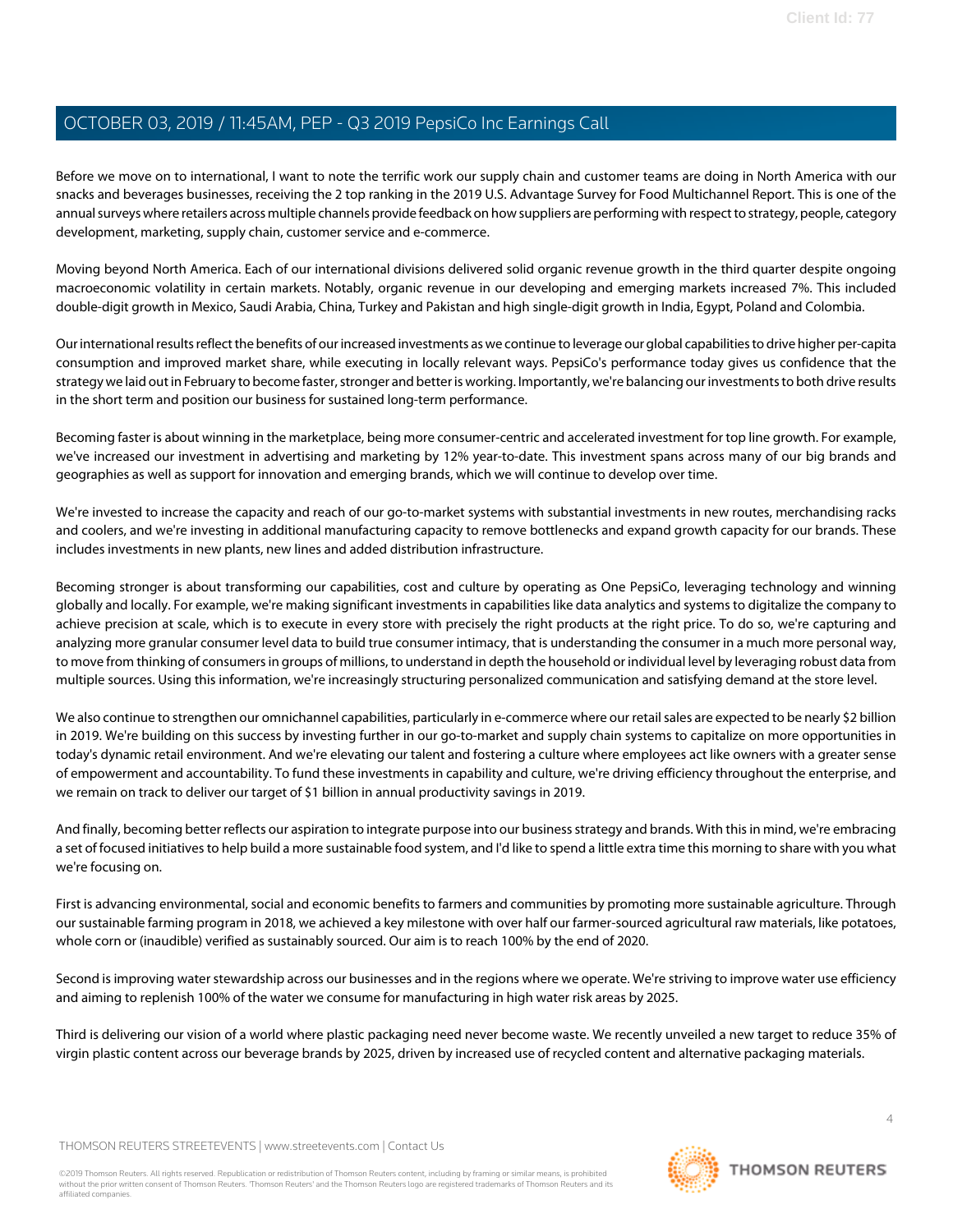Fourth is improving choices across our portfolio by continuing to reduce added sugars, sodium and saturated fats in many of our products. We currently offer several choices that address this objective, including Pepsi Zero Sugar, Lay's Baked, whole fruit and multigrain, Tropicana Whole Fruit and Sunbites Veggie Harvest. And we will continue to expand our offerings of more nutritional options.

Our fifth focus area is mitigating the impact of climate change by curbing green house gas emissions across all our value chain with an ambitious goal to reduce absolute greenhouse gas emissions across our value chain by 20% by 2030.

And lastly, we're working to support our associates and society by advancing respect for human rights, promoting diversity and inclusion in our workplace and increasing the earnings potential of women in our communities. This is a journey with a lot of work ahead of us, but we want all of our stakeholders to know that advancing to sustainability and being a more purposeful company will play an essential role in PepsiCo's future. For more details on how we're integrating sustainability into our business and our brands, we encourage you to read our most recent sustainability report.

<span id="page-4-0"></span>And now I'll hand it off to Hugh.

#### **Hugh F. Johnston** - PepsiCo, Inc. - Vice Chairman, Executive VP & CFO

Thank you, Ramon, and good morning, everyone. As Ramon noted earlier, we now expect organic revenue growth to meet or exceed our previous objective of 4% growth for the full year. We continue to expect our core constant currency earnings per share to decline approximately 1% as we plan to continue to invest in our business for the long term. All other guidance measures provided remain unchanged, including a core effective tax rate of approximately 21%, free cash flow of approximately \$5 billion and total cash returned to shareholders of approximately \$8 billion, comprised of dividends of approximately \$5 billion and share repurchases of approximately \$3 billion.

With respect to the fourth quarter, please keep the following in mind as you build out your models. First, our asset division will be lapping gains from a refranchising and a strategic asset sale; and second, the higher investments in the business will continue, and you will see this again reflected in both our operating margin performance and core EPS.

Now we'll open it up to questions. Operator, we'll take the first question.

## **QUESTIONS AND ANSWERS**

#### <span id="page-4-1"></span>**Operator**

(Operator Instructions) Our first question comes from the line of Dara Mohsenian of Morgan Stanley.

#### **Dara Warren Mohsenian** - Morgan Stanley, Research Division - MD

So it looks like in Frito-Lay North America, organic sales growth is probably on track for 5% or even better this full year, based on the year-to-date trends. That would be the best growth we've seen in a decade, so I was just hoping if you could give us a bit of postmortem on what's driven the acceleration year-to-date, how much is improved category growth versus building Pepsi market share momentum? And given the acceleration over the last year appears to be more driven by pricing, how sustainable is the momentum as you cycle higher pricing in Q4 and beyond? And then just last, with the capacity additions and supply chain work you're doing on the Frito-Lay side in North America this year, should that have an appreciable impact on volume or mix as we look out to 2020?

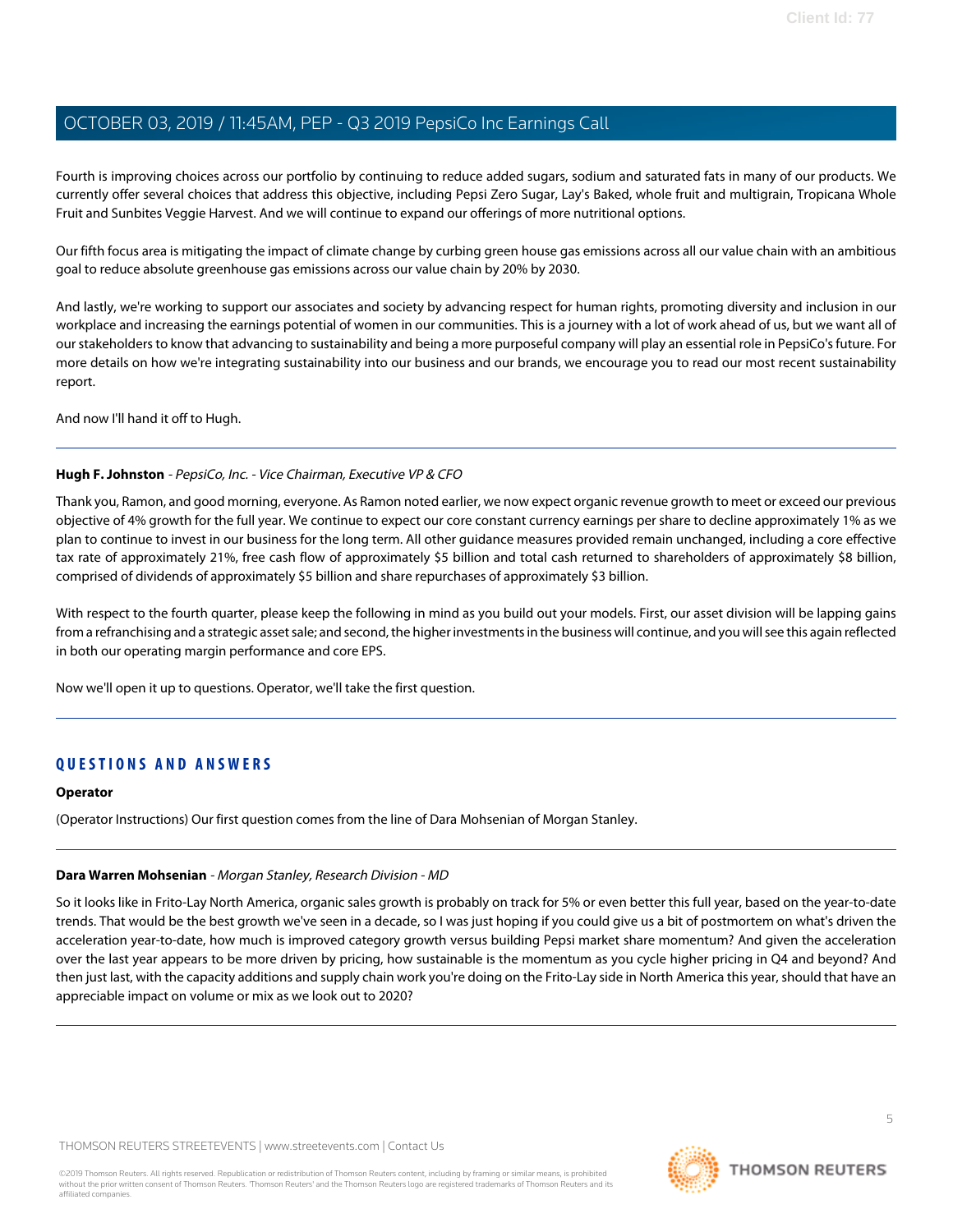#### **Ramon Luis Laguarta** - PepsiCo, Inc. - Chairman & CEO

Thank you, Dara. This one question, good question. The performance of Frito is, I think, it's very holistic, right, what's driving the performance. And it's, I guess, a combination of increased A&M, increased capacity. We put more routes and we made some choices around what are the priority brands and nonpriority brands, and that's driving the overall business performance.

We're gaining share, but the category is also very healthy. Of course, we're a big part of the category, so we're driving the attractiveness of the category as well with our increased advertising, very good innovation across the big brands and the small brands. So I think it's a good performance both in terms of maintaining the attractiveness of the category, making sure our customers continue to see growth driven by us in this category, which is critical for our customers. And then we're gaining share because we have, I guess, a very broad portfolio that plays across all the different consumer segments, and the team is doing a fantastic job in terms of building the brand and developing the innovation. So a holistic, a holistic set of reasons why this business is continuing to perform at a very high level compared to other consumer packaged goods in the United States.

#### **Operator**

<span id="page-5-1"></span>Your next question comes from the line of Bryan Spillane of Bank of America Merrill Lynch.

#### **Bryan Douglass Spillane** - BofA Merrill Lynch, Research Division - MD of Equity Research

I had a question, I guess, around NAB. And I think as you started this year, the investment was in a few different areas, one being marketing and product, another being in routes, and then also in packaging, like getting more mini cans into the market, I guess. And I guess, specific to CSDs, just where do you feel you are in the process of having all those investments in place and the effect of those in the marketplace, I guess, currently? And like how much more is there to go in terms of having that drive some improvement in market share as we go into next year?

#### **Ramon Luis Laguarta** - PepsiCo, Inc. - Chairman & CEO

Yes. Listen, the success of our beverage business is in continuing to drive the -- the whole portfolio, the noncarbonated portfolio, so we need to continue to do a great job in our teas, our waters, our teas, our sports drinks and then obviously improve the performance in CSDs. We're seeing progress across all those multiple objectives, which is quite complex to manage, right? So we're seeing, as we continue to gain share in what are the critical strategic categories for us and doing very well with some of our critical brands, like Pepsi, as we discussed last quarter, we still have a pending matter in Mountain Dew. Mountain Dew is improving, but it's not to the levels that we would like to see. So that's the focus of the team for the next few quarters, make sure that we get Dew back to what we think is a more sustainable performance. But we're happy with the growth we're having in all the other categories. We're happy with the way Pepsi is performing. And as I said on my remarks, we're very happy with Gatorade. And the performance of Gatorade in the sports drink category this quarter, reflects both the additional investment we've made on core Gatorade, the great innovation behind Zero, which is really a very well-received incremental innovation to the category. And now we're starting to make some additional investments in that category with Bolt24. We're testing and learning, and there will be a bigger rollout of that brand next year. So overall, we feel good. Again, Mountain Dew continues to be the pending matter, but we feel good about the ideas we have, the resources we have allocated to this brand and how the teams are thinking about Mountain Dew for the future.

#### <span id="page-5-0"></span>**Operator**

Your next question comes from the line of Ali Dibadj of Sanford Bernstein.

## **Ali Dibadj** - Sanford C. Bernstein & Co., LLC., Research Division - SVP and Senior Analyst

So I have 2 questions. One is on CapEx, specifically. Clearly, you signaled that going up. Want to better understand please the CapEx investment. Obviously, in FLNA, you mentioned increased capacity. But in PBNA in particular and where you are in rolling that out because if it's things like your

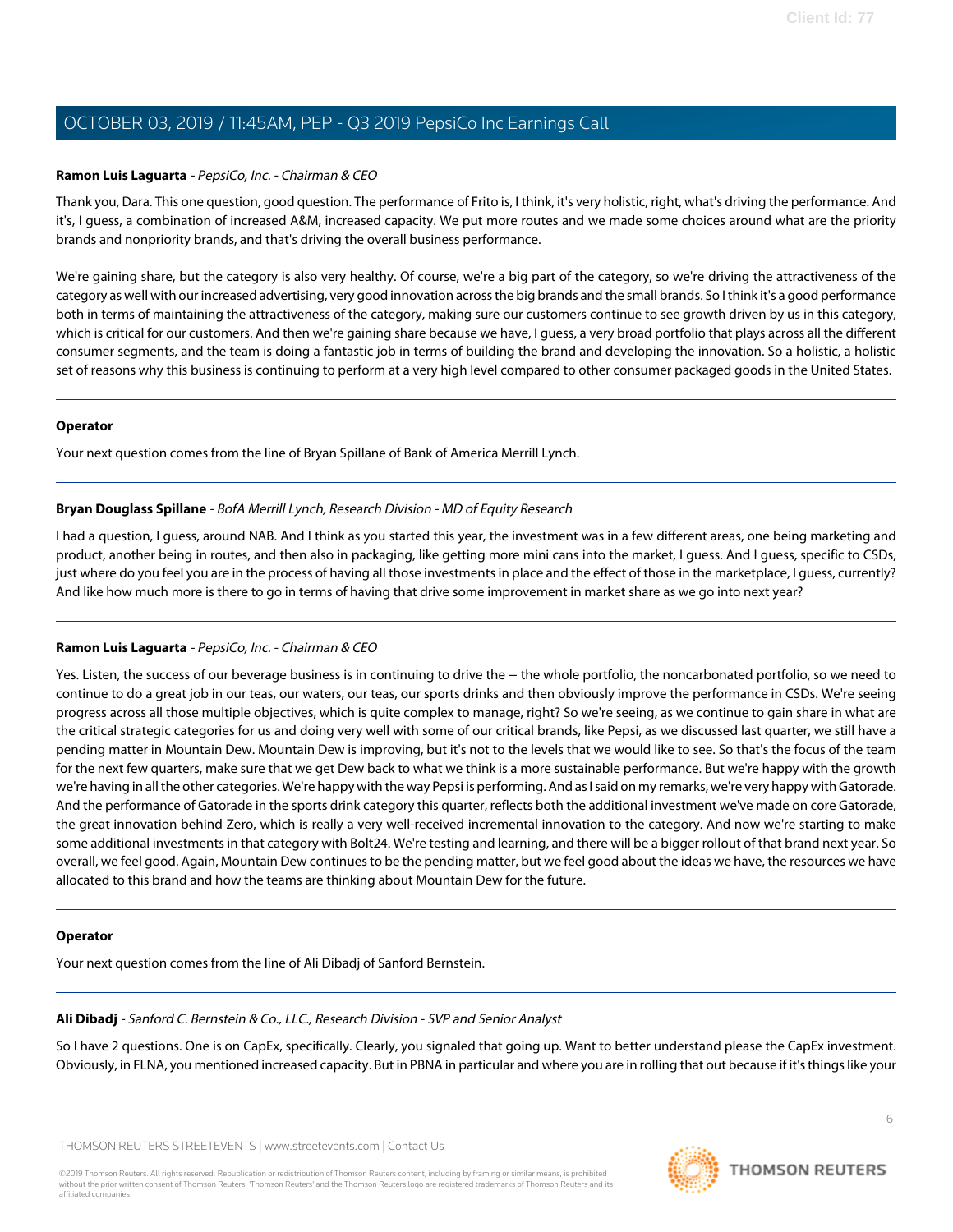competitor is doing in North America, like in-store displays, like coolers like more efficient route, like more efficient vehicle, there is a lag before you get that benefit. So I want to get a sense of whether you expect that benefit on the CapEx, again particularly in PBNA, to start coming through going forward.

And then the second question is around Latin America, your Latin America Foods. I'm sure with Jamie going there as CFO, I won't have to ask about it again. But it looks like it slowed a little bit, both on the top line and the bottom line. If you can add any color there, that would be helpful.

#### **Ramon Luis Laguarta** - PepsiCo, Inc. - Chairman & CEO

Sure. Let's start with Latin America. Now Jamie is going to Frito-Lay North America, Latin America is a separate division, but regardless, the Latin America performance continues to be very strong. Mexico is growing double digits. There was a -- we have lapped in our Brazil business last year. We had the drivers' strike, remember, in Brazil, then we had a very strong June. We're lapping that June this year. The business in Brazil is back to a very good performance in the back of the quarter and into the Q4, so we don't see any deceleration. The biggest challenge, obviously, in Latin America is Argentina. You guys read the news every day. It's a very volatile environment with the currency devaluing and we're having to adjust in our affordability levels with the consumer. So that's the biggest challenge in Latin America, but it's not meaningful enough for the overall Latin America performance. That's there.

In terms of NAB, as you said, we're -- and again, it's the same answer as with Frito. We're trying to make investment in a very holistic way so that we drive performance with no bottlenecks. So we're investing in the brands both in the large brands, but also in the smaller brands in PBNA. We're investing in routes. We're investing in coolers and marketplace, cooling infrastructure, which drives our business and drives our profitability. And yes, we're seeing the performance. As you see, it's a -- 3% is a very good performance for NAB. We think that we still have opportunities to do better than that, and we'll continue to fight for that, for that performance. Again, it's holistic CapEx investments across all the levers of growth that will make us successful long term.

#### <span id="page-6-0"></span>**Operator**

Your next question comes from the line of Vivien Azer of Cowen.

#### **Vivien Nicole Azer** - Cowen and Company, LLC, Research Division - MD & Senior Research Analyst

So I wanted to follow up, please, on the commentary that you just offered on NAB and continued improvement. With the CSD volumes down 3%, I mean, I think from a fundamental perspective, it is a structurally challenged category, so what do you think is reasonable from a volume perspective? What does success look like on the CSD component of the segment?

#### **Ramon Luis Laguarta** - PepsiCo, Inc. - Chairman & CEO

Yes. Great. Listen, as we discussed last quarter, I think, there is, I think, a structural change in consumer demand in this category. It's moving to a smaller format, a different format that drive a different volume net revenue construction here. So the net revenue of CSDs is up. Part of that is pricing, but a lot of that is mix. And it's mix driven by, obviously, us becoming, I would say, more insightful in what are the different occasions that consumers are buying our products and offering the best pack for those occasions. But also, I think there is a fundamental change in demand where the consumers are going for smaller packs, and that's driving a change in the price per liter of the category and price per unit. So that is the -- and relating to that, to what Ali asked before, that drives some of the CapEx as well, so we're investing capacity for those smaller formats and we're seeing the return in higher pricing.

#### **Operator**

Your next question comes from the line of Andrea Teixeira of JPMorgan.

THOMSON REUTERS STREETEVENTS | [www.streetevents.com](http://www.streetevents.com) | [Contact Us](http://www010.streetevents.com/contact.asp)

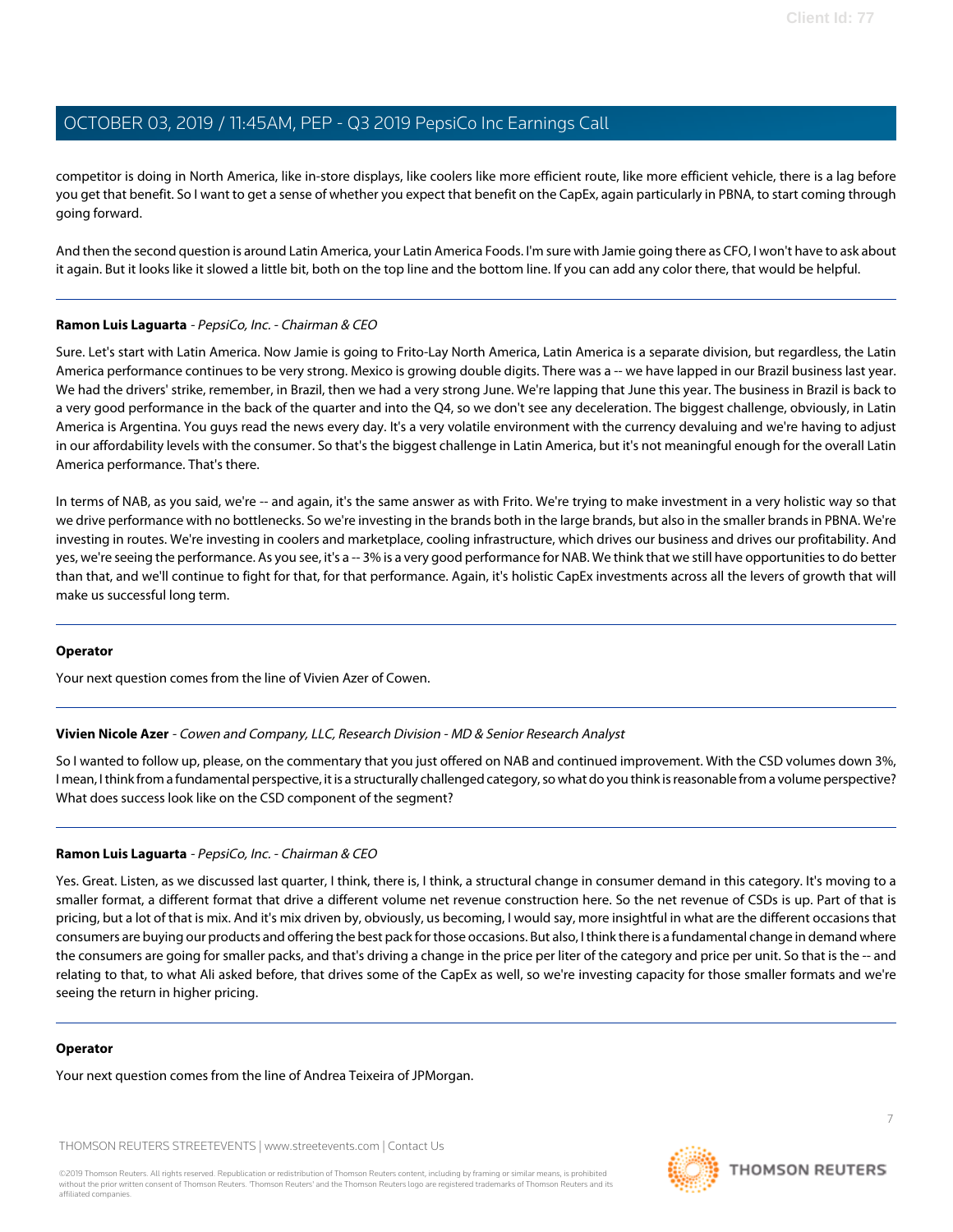#### <span id="page-7-0"></span>**Andrea Faria Teixeira** - JP Morgan Chase & Co, Research Division - MD

Congrats to Jamie and Ravi on the new assignment. So very top down on international and in particular because of your experience, Ramon, I was thinking like the international growth has been accelerating and I was hoping to hear how do you feel about both beverages and snacks consumption going forward given the macro volatility?

And also, if you can, I think we haven't heard about Mountain Dew on the beverage side, so if you can kind of explain if investments might be going to that brand as well going forward.

#### **Ramon Luis Laguarta** - PepsiCo, Inc. - Chairman & CEO

Okay. Let me start with international. It is a volatile macroeconomic and political situation, more geopolitical than macroeconomic at this point. And if you go -- our larger businesses, our performance very well. I mean like Mexico is growing double digit. Russia is having a very good year. We see high growth double digit in China. Very high growth in India. Even Saudi Arabia was a challenge for us, it's going back to double digit. So we're seeing -- from the demand point of view, we're seeing a very still very strong demand to our -- for our categories. Part of that is we're gaining share in many of these markets. Part of that is still the categories are very -- not very developed and consumers continue to come to our categories as we offer more innovative products and more affordable products. So far, we're not seeing a reduction in demand for our categories on a global level. There are some markets where we've seen the consumers acting a little bit different. Like, for example, the U.K. is one where we're seeing the consumers a little bit -- a little more defensive as with all the political uncertainty there. We're seeing, obviously, Argentina, as I said. Venezuela, we've been there for many years now. But we don't see, Andrea, a fundamental change of demand, let's say, in the last few months versus the beginning of the year or last year. We're seeing the categories still growing very healthy and the demand coming to our categories in good, I would say, good positive levels, right. So that's there.

Mountain Dew, I said, the -- it is our pending subject. It is a focus of the organization, and we're -- I think the brand is well-resourced at this point and it's going to be down to having the right ideas and executing the right -- the ideas with quality. And as we're becoming a better execution company, I think that will happen. As we talked, it is a brand that is in the intersection of CSDs and energy, and it's not as easier problem to solve in terms of maintaining the relevance and the consumer high awareness for this brand compared to some of the other new trends that are happening in energy. So that's work for us to do. But I would say the brand is flat at this point, and we'll continue to invest to make it a positive brand for us in the coming quarters.

#### <span id="page-7-1"></span>**Operator**

Your next question comes from the line of Caroline Levy of Macquarie.

#### **Caroline Shan Levy** - Macquarie Research - Senior Analyst

Congrats, Ravi, and if Jamie is in the room, too, listening. I was wondering if you could elaborate a little bit on your total stream and the opportunity there. I mean just given, I think, priority #1 for many, many companies now seems to be reducing plastic. And what is the cost of recycling investments that you see you, as a corporate, having to make alongside, perhaps, states and governments? And then what role does SodaStream play, particularly in the U.S. just because it hasn't really taken off in a way it has in parts of Europe?

#### **Ramon Luis Laguarta** - PepsiCo, Inc. - Chairman & CEO

Yes. It's a good -- great question and it's -- we made a strategic bet, right, when we decided to go and buy SodaStream. We saw this potential consumer change towards nonplastic beverages in part of the world. And also, we saw that SodaStream has the opportunity for consumers to personalize their drinks or add a personal touch to their drinks. So the good news is that SodaStream is doing very well, and it's doing better than what we had in our business case for M&A, so it continues to be very successful across multiple parts of the world. So, obviously, Western Europe,

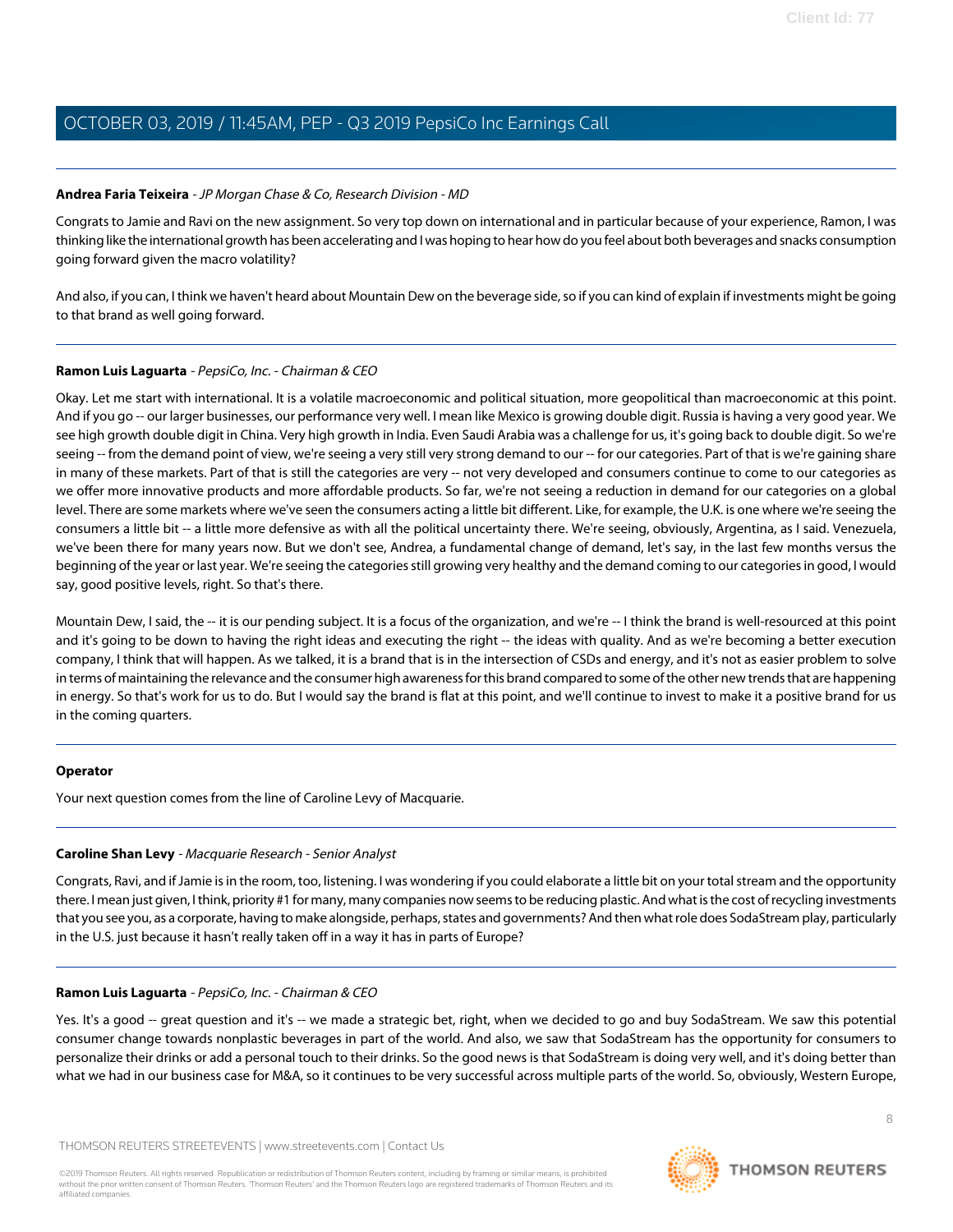where it started, it's very, very strong. Germany, France, Holland, Central Northern Europe as well. It is strong in Japan. It is very strong in Canada. And there are some opportunities in the U.S., which we're making some organizational changes. We're upgrading talent. We're leveraging, obviously, the customer relationships that we have with our PepsiCo business to open some new relationships, and we are innovating a lot. You will see some, I think, some transformational programs for SodaStream next year in the U.S. that I think will -- I'm very optimistic about the step change in the household penetration that will give us.

But overall, this is a huge strategic opportunity for us as a company. We're realizing, I think, part of that opportunity. We're adding some of the knowledge from PepsiCo to SodaStream, and that will make that company better in flavor, innovation, in design of the machines, in some technologies, direct-to-consumer. So I think SodaStream will be a better company as part of PepsiCo, and PepsiCo will be a better company by having SodaStream and being able to address that potential consumer opportunity. So good news on the financial short term delivery and I think very good news coming for us in the future with this new business.

#### **Operator**

<span id="page-8-0"></span>Your next question comes from the line of Bonnie Herzog of Wells Fargo.

#### **Bonnie Lee Herzog** - Wells Fargo Securities, LLC, Research Division - MD and Senior Beverage & Tobacco Analyst

I did want to ask on gross margin, which has really been quite impressive this year. So kind of wondering how we should think about the margins through the end of the year, especially given the tough comp you're lapping in Q4? And then could you highlight some of the key puts and takes for margins? Especially as we look into next year, you're definitely going to be facing some tough gross margin compares in 2020, so any color on how you're looking to lap those, particularly in FX headwind amounts, that would be helpful.

## **Hugh F. Johnston** - PepsiCo, Inc. - Vice Chairman, Executive VP & CFO

Bonnie, it's Hugh. Yes, couple of comments on gross margin. Number one, obviously, we've gotten very good price realization across the company this year. As we get into Q4, we will start to lap some of the pricing that we took in Q4 of last year, so we'll get less of a pricing benefit to gross margins.

Regarding commodities, nothing notable there. As you know, we have our forward-buying program on commodities, so we have good line of sight into what we will see there, and no notable change versus year-to-date.

And then last, obviously, our productivity has been quite strong this year. We'll continue to see that in Q4. So gross margins will certainly continue to be positive as we move forward. But do note that the pricing benefit to our gross margins will be less as we enter the quarter.

Regarding 2020 and forward, I think it's best if we talk about that holistically as a part of our 2020 guidance, which we'll get to in February.

#### <span id="page-8-1"></span>**Operator**

Your next question comes from the line of Rob Ottenstein of Evercore.

**Robert Edward Ottenstein** - Evercore ISI Institutional Equities, Research Division - Senior MD, Head of Global Beverages Research & Fundamental Research Analyst

Ramon, you touched on a little bit in terms of consumers moving to smaller packs for CSDs, but I was wondering if you could kind of step back and give us your assessment of where the U.S. consumer is on health and wellness-related issues, sugar, artificial sweeteners and what your company strategy is on that. And one of the reasons why I'm asking it is Gatorade Zero doing really well, great product and then -- but then you come out

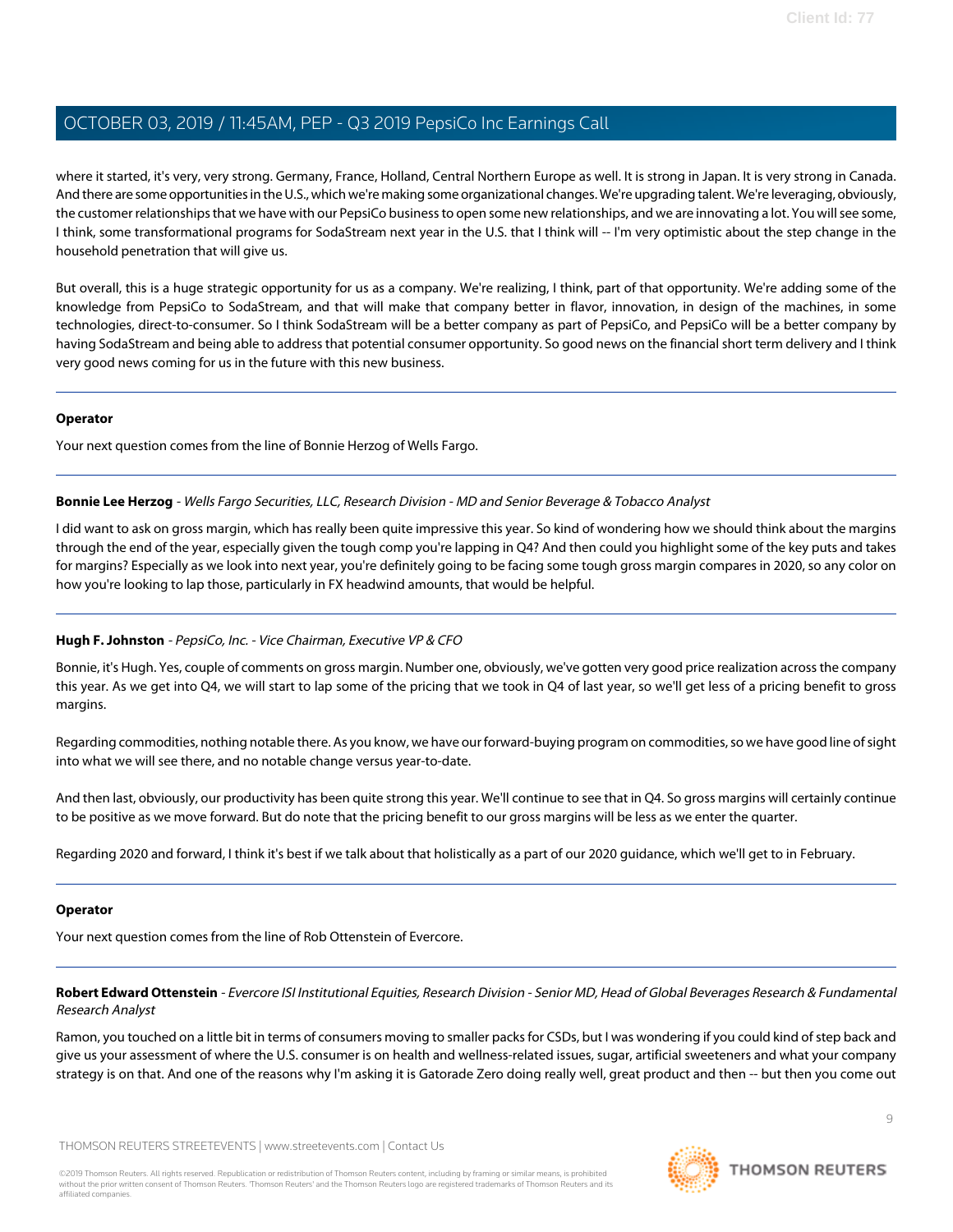with the Bolt24, and if I recollect, quite a lot of sugar in that, which was a little bit surprising to me. So I'm just trying to understand where you see the consumer and how you're responding to it.

## **Ramon Luis Laguarta** - PepsiCo, Inc. - Chairman & CEO

Right. Good question. Great question, and it's critical to our strategy, right? So when we talked about our strategy in February, we said we're going to play against each one of the vectors of demand in our categories and not only health and wellness, but every vector of demand. So what we're seeing the consumer, and it's not only snacks, but beverages, the 2 categories, we're seeing the consumer going after functionality, going after health and wellness, but also going after indulgence and going to many spaces in the convenience, association, so a lot of different vectors that drive consumer preference and choices. And then, obviously, a very important vector which is price, right? So premium value, I mentioned, being a very important segmentation as consumers make choices. So the decision we made is that we're going to give the consumer maximum choice, again, to each one of the vectors and we're trying to capture demand from all of the different occasions throughout the day. That's the only way we're going to keep our share continue to grow and we're going to be successful in our category. So that's what we're seeing.

The trend towards small packs is not only in beverages, it is also in snacks. And actually, it is been going on in snacks for several years as well where our variety packs in Frito-Lay are growing very fast. And then internationally, by far, our smaller packs are the #1 packaging of choice for consumers.

And to the point on Gatorade, yes, Zero is great. Zero has been a great addition to the category, to the brand. It is capturing consumers that I think were very heavy users of Gatorade and have abandoned the brand because of the calories. So it's been a great addition. It's putting the brand back as a relevant brand to many more consumers as they exercise or do other activities. And it's expanding the brand, I think, structurally. And it will give us, I think, a lot of great moments going forward.

Bolt24 is a very low-calorie product and is not -- no added sugars and it's all the sugar that is in the -- basically the watermelon water that is kind of the base of the product. Obviously, we reserve the right to have a Zero Bolt24 going forward. I think, at this point, the brand is positioned for athletes of the field, and you will see innovation around functionality, functionality more than sugar, no sugar. But very, very low sugar levels, actually much lower than competitors in that space for sure. And I think it's the right way to launch the brand. It is below 100 calories per bottle, so it's 80 calories. So it's very, very -- a very healthy balance between taste, functionality and sugar levels.

#### <span id="page-9-0"></span>**Operator**

Your next question comes from the line of Laurent Grandet of Guggenheim.

#### **Laurent Daniel Grandet** - Guggenheim Securities, LLC, Research Division - Senior Analyst and MD of the Consumer & Retail Team

A question on Quaker. Quaker's trend seems to be getting better, second quarter in a row that -- of organic growth at Quaker, something not seen since 2015, if I'm correct. So could you please give us more granularity in those results, especially, and it's not necessarily what we are seeing in Nielsen data? And how sustainable this trend is in your view? And also, I mean, this growth seems to be coming at the expense of operating income, which seems to be a change of strategy this year versus the last few years. Should we think about operating margins to continue to compress to sustain the growth here?

#### **Ramon Luis Laguarta** - PepsiCo, Inc. - Chairman & CEO

Good question, Laurent. Of course, we want each one of our businesses to be a positive growth business, so Quaker, no different. We will continue to invest to make sure that business continues to grow, maybe not at the levels that we have Frito-Lay, but just good levels.

We've done several things with that business. One is we invested a bit more, both in CapEx and on cost of goods. Cost of goods, specifically in the area of improving the formulation of our Quaker products. So we've eliminated all the artificials, now it's only natural and I think that will do well

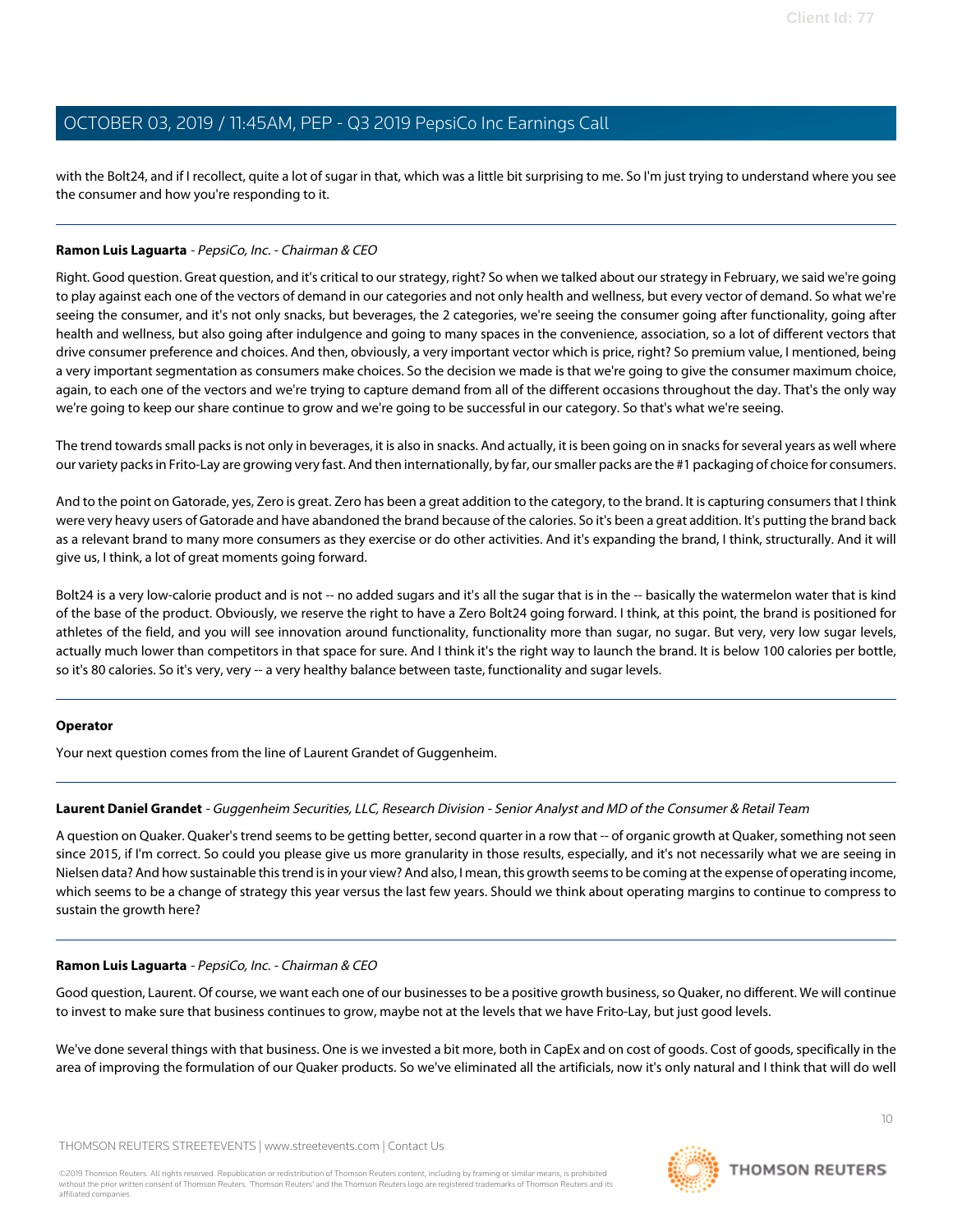for the brand going forward. Although it's quite an important investment in terms of cost of goods. So that's why you're seeing the operating - the gross margin reducing a little bit in Quaker.

In terms of the breadth of growth, it is across all the different brands that make up that business. So it is our oats, but it's also on light snacks, which actually have a tremendous, tremendous potential. It's part of Aunt Jemima. It's part of the convenient foods in -- with (inaudible). So it's a broad, broad growth, and I think it's sustainable as we put a bit more focus on the brands, the innovation and the execution of those particular brands.

The fact that we've put this business under the Frito-Lay organization so they report to Williams now, it will bring more operational excellence to that organization in terms of both supply chain and sales. And I think that, per se, will drive growth as we execute better. So I would say, again, a holistic look at the business starting from innovation, brands. And in this case, execution as well, being a big lever I think of potential future performance.

#### **Operator**

<span id="page-10-1"></span>Your next question comes from the line of Kevin Grundy of Jeffries.

#### **Kevin Michael Grundy** - Jefferies LLC, Research Division - Senior VP & Equity Analyst

Question on the Pioneer Foods deal and in M&A more broadly. So the Pioneer deal announced back in mid-July, I understand it hasn't closed yet. But perhaps a little background how the deal came together and why Pioneer is the right asset to accelerate growth in the Sub-Saharan Africa region?

And then more broadly, Ramon, on M&A, is it fair to say that international and food snacks is where investors should expect to see capital deployed going forward from an M&A perspective?

## **Ramon Luis Laguarta** - PepsiCo, Inc. - Chairman & CEO

Yes. Listen, Pioneer is -- Africa is a continent of the next 30 years, right? So we're putting a capital against a market opportunity that will deliver itself in the next 20 years. What Pioneer gives us is more scale in a continent where you're successful not only because of you have good products, but you need to have very good infrastructure, very good go-to-market, very good manufacturing, clearly closer to the consumer and very good talent. I think from Pioneer, we get a very good set of brands across multiple categories, starting with basic food, but going all the way to more sophisticated breakfast solutions and juice solutions. It gives us great talent, great local talent that understands how to operate in Africa. It gives us scale for our go-to-market, and this will help our beverages and our snack businesses. And it gives us a good operating efficiency as we integrate all these businesses. So it is a good investment for us.

Why Pioneers? We've been looking at different options, obviously, over time. And Pioneer, we've been -- we're good friends for many years with the Pioneer team, and the opportunity came as of recently. So it is a strategic geography for us from, I would say, horizon 3, not horizon 1 or 2, but horizon 3. And we think it's going to be a very, very strategic investment for us going forward.

#### <span id="page-10-0"></span>**Operator**

Your next question comes from the line of Amit Sharma of BMO Capital Markets.

#### **Amit Sharma** - BMO Capital Markets Equity Research - Analyst

I want a follow up, too. I think there was a question earlier about pricing in FLNA, like clearly pricing-driven, but just about how sustainable that is going forward.

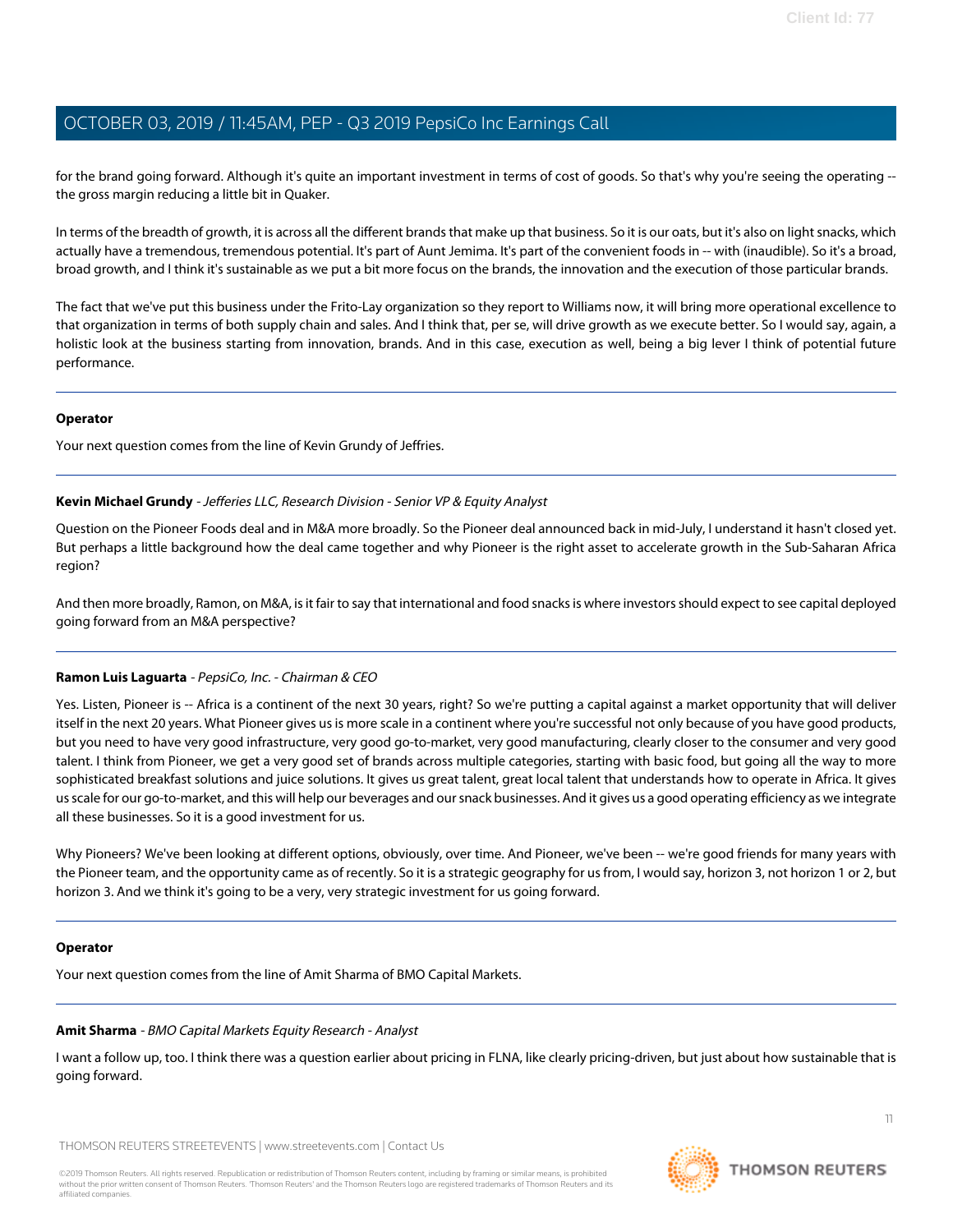And then broadly, for Hugh, we clearly hear you on small packages and innovation in beverages. But as you look at your overall portfolio, do you feel like you have the brand to meet evolving consumer demand or do you need to look at M&A for your beverage portfolio as well?

## **Ramon Luis Laguarta** - PepsiCo, Inc. - Chairman & CEO

I'll talk about the brands and maybe Hugh can talk about the other part of the question. I think we have a very good portfolio, actually, in North America to cover both existing demands and future demands, right? So if you think about our CSD brands, when you think about our water brands with LIFEWTR, bubly, Aquafina, if you think about our coffee, Starbucks, if you think about our teas, Pure Leaf, it's -- I mean we have a newly-acquired value-added dairy business, SodaStream going forward, so we have I think a very broad portfolio to cover both existing demands, future demands. And as I said, indulgent functional hydration, I mean multiple, multiple occasions around the day and today's demand and future demand.

Whether we'll need some smaller brands to add to the portfolio, like we have KeVita or some other smaller brands, we'll see as we go forward. They will not be meaningful to the overall breakdown of the portfolio that I think we have. The big brands that we need to take the business forward and those brands can innovate into multiple spaces, right? So I mean, that's the beauty.

So Gatorade, you can see it's a beautiful brand that has been playing on part of the market. Now we take it to another part of the market, and we generate \$500 million of additional revenue in 1 year. So I think we have the brands. Now we need to keep those brands very relevant, keep them modern, keep them attractive to the consumer as the new generations come into the marketplace. And then we need to keep innovating into new spaces under the umbrella of those brands. And they're broad enough brands that can cover multiple spaces. So I would not -- I think we're very well positioned better than our competition, I think, in that space. And then we'll have to, as I said, keep innovating and keep building the brand into more modern ways of communicating. But it's -- I think we're very well positioned to capture today's demand and future demand. And, Hugh, if you want to talk about the other part.

## **Hugh F. Johnston** - PepsiCo, Inc. - Vice Chairman, Executive VP & CFO

Yes. Yes. Regarding Frito-Lay. Amit, a couple things to keep in mind. Number one, the Sabra business, we include Sabra in our volume, but not in our revenue. It's not a consolidated venture, so we do capture volume but not revenue. Sabra is growing below the Frito-Lay average and the product is quite heavy. If you back out Sabra, that's worth 0.5 point. So the 1.5 volume is actually 2 points of volume if you back out Sabra. That relates more directly to the 5.5 Frito-Lay revenue, so that leaves you with about 3.5 points of price/mix. Obviously, pricing was a bit higher this year than what we've seen on average over the last couple of years, but not dramatically so. And mix is clearly a tailwind as well as we move more the portfolio into premium products. So I think you'll see numbers that are pretty consistent with that relationship. Once you back out Sabra, it may be a little bit less, but not dramatically so in the Frito-Lay business.

## <span id="page-11-0"></span>**Operator**

Your final question comes from the line of Bill Chappell of SunTrust.

#### **William Bates Chappell** - SunTrust Robinson Humphrey, Inc., Research Division - MD

Just looking at Gatorade in particular, I mean, great that it's turned around. And is it as simple as saying just long overdue in putting a zero-cal version out there and if that's the right way to look at it? I mean is that resident in the whole business? And maybe you were a little too conservative, a little too slow to some of the changes and some things can be done to kind of accelerate the beverage business going forward?